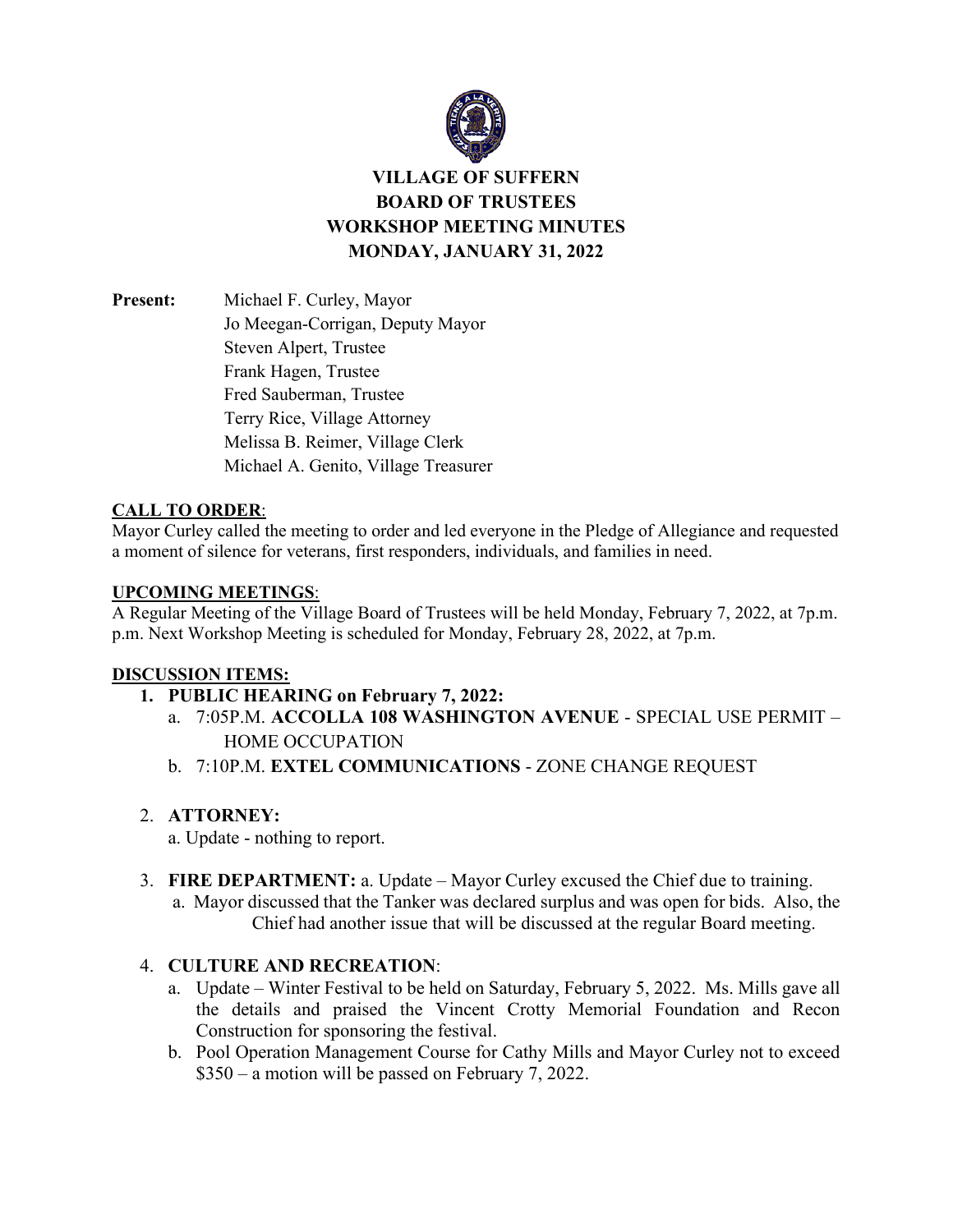### 5. **DEPARTMENT OF PUBLIC WORKS**:

- a. Update Discussion was held regarding NYSDEC Round 15 Stormwater Mapping Grant in the amount of \$7,500.00. This is a Water Quality Improvement Program Reimbursement Grant as well as the work that needs to be performed in connection with this grant and beyond,
- b. A resolution authorizing payment of application no. 5 to Pitingaro & Doetsch Consulting Engineers for the Backup Power for Critical Facilities Project \$4,280 will be on the agenda,
- c. A resolution authorizing payment of application no. 5 to Pitingaro & Doetsch Consulting Engineers for the Hardening of Water Treatment Plant Project \$1,290 will be on the agenda,
- d. A resolution for authorization to appoint Aniello Vacchiano to a Grade 12 MEO II Position with a salary of \$30.78 per hour will be on the agenda,
- e. A resolution for authorization to appoint Michael Stewart to a Grade 10 MEO I Position with a salary of \$22.93 per hour will be on the agenda,
- f. A resolution to amend 2021-2022 Water Fund budget for pump replacement will be on the agenda,
- g. A resolution authorizing the Mayor to execute a contract with William Stothoff Company for the removal, disassembly, and inspection of turbine pump for Well No. 1; the replacement of the lineshaft turbine pump and alternate color well television inspection in the total amount of \$40,396, will be on the agenda.

### 6. **TREASURER**:

- a. Presentation of FYE 2021 Audit Report by Independent Auditors will be on the agenda.
- b. **RESOLUTION –** Transfer funds from Sewer Projects to Sewer Fund will be on the agenda.
- c. **RECIND RESOLUTION 291 Of 2021**  Trans Funds from Capital Project 2018-001 to Sewer Fund for adjustment to State Aid will be on the agenda.
- d. **RESOLUTION -** Election to use standard allowance for ARPA21 Funds, will be on the agenda.
- e. **RESOLUTION** Amend 2021-2022 adopted budget for underwriter's discount, will be on the agenda
- f. **RESOLUTION –** Award of contract for LED streetlight conversion services to RealTerm Energy US L.P., will be on the agenda. The project was discussed at length.
- g. **RESOLUTION –** Amend project 2018-001 Sewer System Improvements, will be on the agenda.

# 8**. TRUSTEES**:

a. Update – Winter Festival will be a fantastic event, and all are looking forward to it. The Board discussed the fire victims and the timeline of returning to the businesses to the building.

# 9**. MAYOR**:

- a. Update The Quarry Property was discussed.
- b. The Novartis property was discussed.